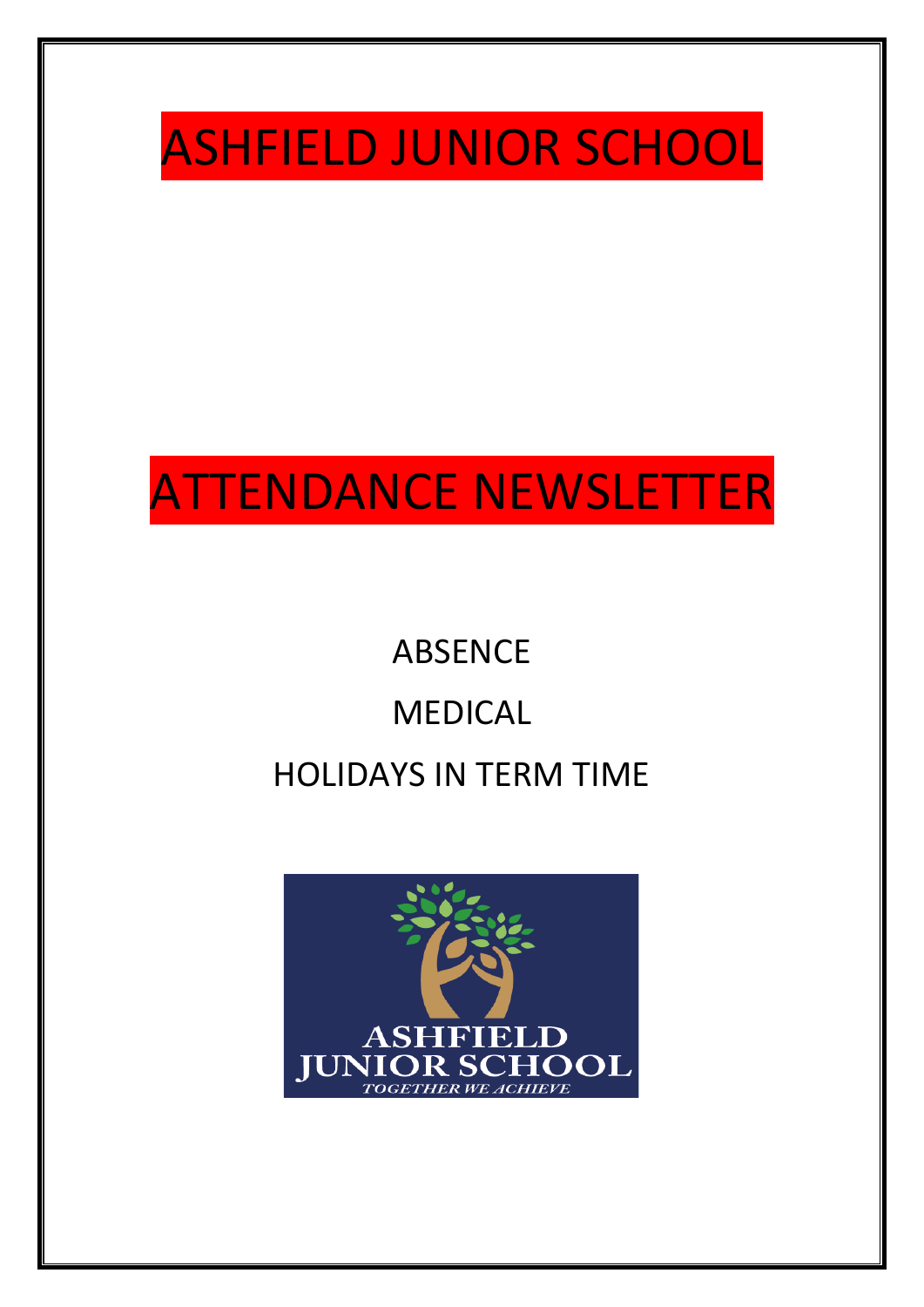## **ABSENCE**

#### Poor attendance = Lower Academic Achievement

It is mandatory that a child attends school; it is the parent's legal responsibility to ensure their children receive an appropriate education. **Failing to send your child to school regularly without good reason is a criminal offence.**

**If your child is going to be absent from school, parents MUST contact school following our absence procedure.** 

**Please call school on 01900 604565 and press option 1 when prompted for the attendance line. Leave a message, giving your child's name, class and reason for absence. Please do not use class dojo or the school office line unless you want some advice.**

**Parents must call each day of their child's absence.** 

**If we do not receive a genuine reason for absence, your child's absence will be recorded as unauthorised.**

#### **ATTENDANCE KEY**

100% Attendance – Super

97%-99% - Well Done, This is excellent

93% - 96.9% - You need to be careful

90%-92% - Improvement Needed

Less than 90% - You are now a Persistent Absentee

80% – 90% - Involvement of Access and Inclusion Team

Less than 80% the Local Authority may issue you a Warning Letter/A Fixed Penalty Notice (Fine) or even Prosecution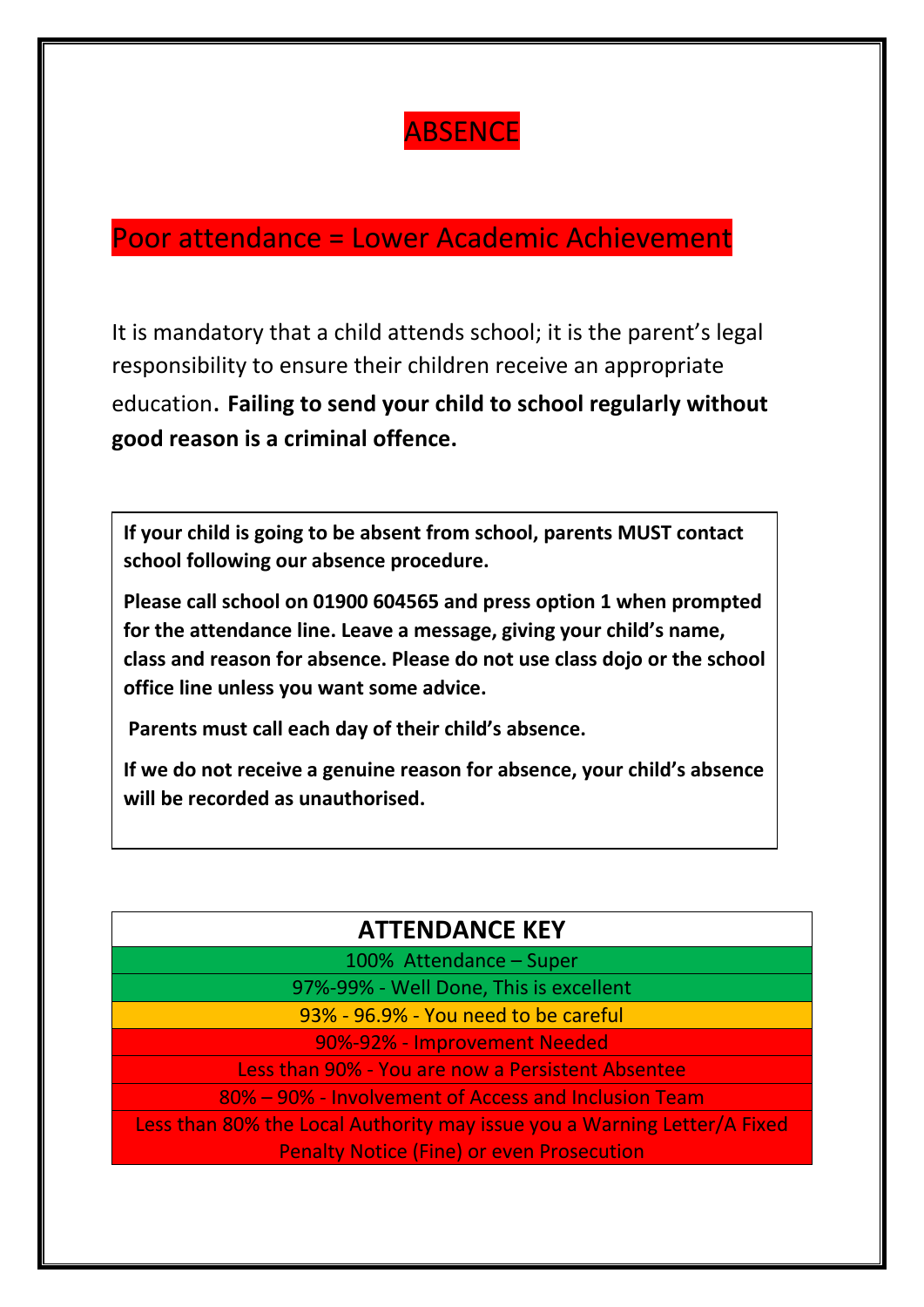## **Medical**

- Medical appointments Please make appointments outside of school hours, whenever possible. If this is not possible, we ask parents to provide an appointment card or letter, stating the date and time. Please do this at least the **day before the appointment.**
- Parents should bring their child into school as soon as possible following the appointment.
- Sometimes siblings are taken from school due their brother or sister's appointment; this is not appropriate and will only be permitted in exceptional circumstances. If a sibling is taken out of school, due to a medical appointment that is no their own, this will be recorded as unauthorised.

### Holidays in Term Time

- Ashfield Junior School in association with The Workington Heads consortium **do not authorise** holidays taken in term time as this severely disrupts the child's learning. All holidays taken during term time will be **Unauthorised.**
- **All unauthorised absences including holidays are accumulated and parents who fail to ensure regular attendance of their children at school can be issued with a Fixed Penalty Notice under Section 444 of the Education Act 1996. The amount is £60 per parent per child if paid within 21 days and £120 per parent per child if paid between 21 and 28 days. Failure to pay a Penalty Notice could result in prosecution**
- If parents do decide to take their child/children on holiday, they must complete a holiday form **before** the intended leave date. Available from the school office or by emailing Mrs Thwaites – ethwaites @ashfield[jun.cumbria.sch.uk](mailto:ethwaites@ashfield-jun.cumbria.sch.uk)
- Parents do not have an automatic right to remove their child from school for a holiday, because the law, The Education Act reads that parents have a duty, to ensure that their child receives an education and if your child is attending school that is the way they receive their education and that should be prioritised over any holiday plans.